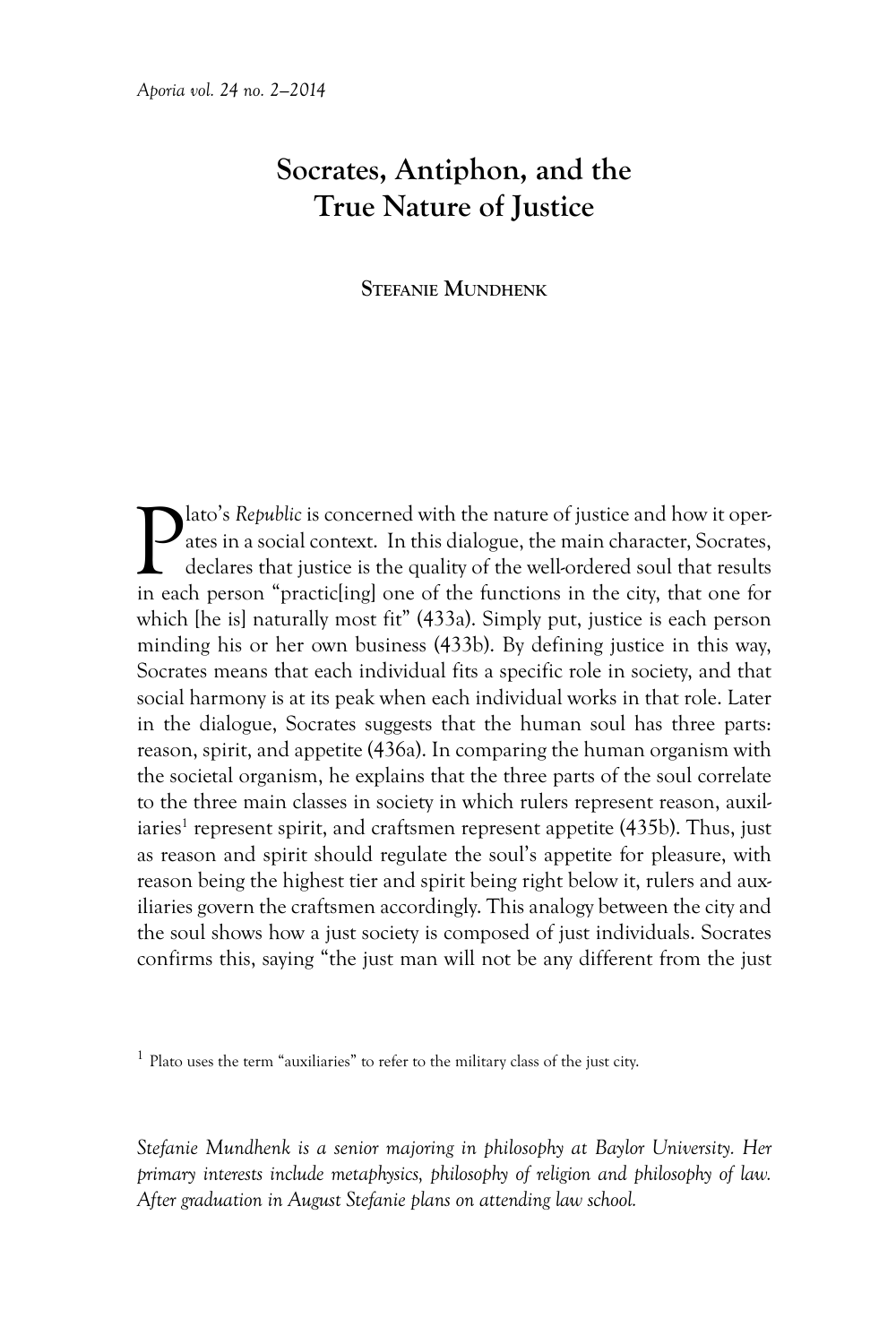city with respect to the form itself of justice, but will be like it" (435b). Justice according to Socrates, then, is a sort of specialization. Society functions best when each element of the soul within each individual fulfills its appropriate role and when each individual fulfills his or her appropriate role in society.

Antiphon, a contemporary of Socrates, was a sophist.<sup>2</sup> In his work, he was primarily concerned with the affairs of the state. His concern with justice as it functions in society manifests itself in his many orations regarding criminal trials, which individuals in ancient Athens used to defend their suits at law.<sup>3</sup> Antiphon simply defines justice as adhering to the laws of one's city, but he also specifies that part of justice is neither doing harm nor suffering harm (Antiphon 44A). Yet, the remnants of his writings show his struggle to decide how justice functions in the context of society, especially within the courtroom. Antiphon's primary concerns are twofold. First, justice does not seem advantageous for the individual. Second, the courtroom situation does not allow either the victim or the perpetrator to receive their due.

In this paper, I argue that Antiphon's concerns regarding justice are answered by Socrates in *The Republic*. Specifically, Antiphon's ideas coincide with those of Glaucon, Cephalus, and Polemarchus,<sup>4</sup> all three of whom Socrates refutes in the course of *The Republic*. <sup>5</sup> In order to make my argument easier to follow, I will describe each of Antiphon's two concerns regarding justice before applying the relevant "responses" by Plato's Socrates*.* Because of this, I will not follow *The Republic* chronologically, but rather I will discuss issues as they arise in response to Antiphon's concerns. I will discuss how Socrates' response to Glaucon applies to Antiphon's first concern regarding justice, and then I will discuss how Socrates' responses to Cephalus and Polemarchus apply to Antiphon's second concern regarding justice. By establishing Antiphon's stance on justice and then placing his theories in a dialogue with Socrates, I will demonstrate how Plato, through Socrates, refines Antiphon's ideas into his own concept of justice. I will use

the aphorisms in Patricia Curd's *Presocratics Reader* to examine Antiphon's writings, and I will use secondary sources by Michael Gagarin, Gerard Pendrick, Eric Brown, R.E. Allen, and T. G. Tucker to analyze Antiphon's viewpoint and show how it fits into the same theories that are voiced by Glaucon, Cephalus, and Polemarchus.

Antiphon's first concern regarding social justice is that it is not advantageous for the individual (44B1).<sup>6</sup> This concern arises from an examination of the relationship between *physis* and *nomos*. *Physis* refers to the "physiological qualities necessarily present by nature in all humans" such as breathing through one's nose and crying out of one's eyes (Gagarin 6). The requirements of *physis* are "natural and not by agreement" and are physically impossible to violate (44B1). *Nomos* refers to the "different laws and customs" of each society (44B1). In the state of nature, human life had no order. As a result, humans were unable to live alone. They then established *nomoi* as punishers so there would be a reward for the good and a punishment for the bad, and so gave themselves up to *nomos.* The requirements of *nomos* match the requirements of the specific laws advanced by each society, and are secondary to *physis* (Curd 158).

Antiphon posits that "a person would best use justice to his own advantage if he considered the laws (*nomois*) important when witnesses are present, but the requirements of nature (*physis*) important in the absence of witnesses" (44B1). Antiphon believes that "shame and punishment," and, thus, harm to the perpetrator, are conditional upon the presence of witnesses to the crime whereas in nature, if one could violate a law of *physis*, then the "harm [one] suffers is no less if he is seen by no one, and no greater if all see him; for he is harmed not in people's opinions but in truth" (44B1). Justice for Antiphon, then, appears to be a social construct.7 It dictates that individuals must obey the laws of society only if society is around to catch them. One acts justly to avoid suffering harm from punishment for injustice (Pendrick 161). Antiphon then puts forth the view that justice appears to be a sort of behavior that one can use to their advantage by selectively obeying rules based on whether or not there were observers present. He takes this turn because he is worried that *nomos*, in restricting the freedom of action allowed by *physis*, makes itself undesirable for its own

 $2$  Antiphon lived from 480 to 411 B.C.E. (Curd 156).

<sup>3</sup> This practice was typical in ancient Athens. Defendants would commonly employ a "speechwriter" to compose a speech for them, which they would learn by heart and recite when pleading their case during trial (Tucker, 260).

<sup>4</sup> Though Thrasymachus is the primary interlocutor of Book I in The Republic, I exclude him from this paper because his views do not directly illustrate any of Antiphon's concerns.

<sup>5</sup> The direct correlation between Anitphon's views on justice and those voiced by Glaucon, Cephalus, and Polemarchus is likely due to the fact that such views were common in Athens at the time and should not be seen as a direct response to Antiphon by Plato (Tucker 257).

<sup>6</sup> Papyrus 44B1 found on (Gagarin 66–67).

 $7$  Since justice has been previously defined by Antiphon as "adhering to the laws of one's city," we can see that justice and avoiding punishment are practically the same thing, because that person who is just will simultaneously adhere to the laws of their city and avoid punishment. So, if punishment is a social construct, then justice also is a social construct.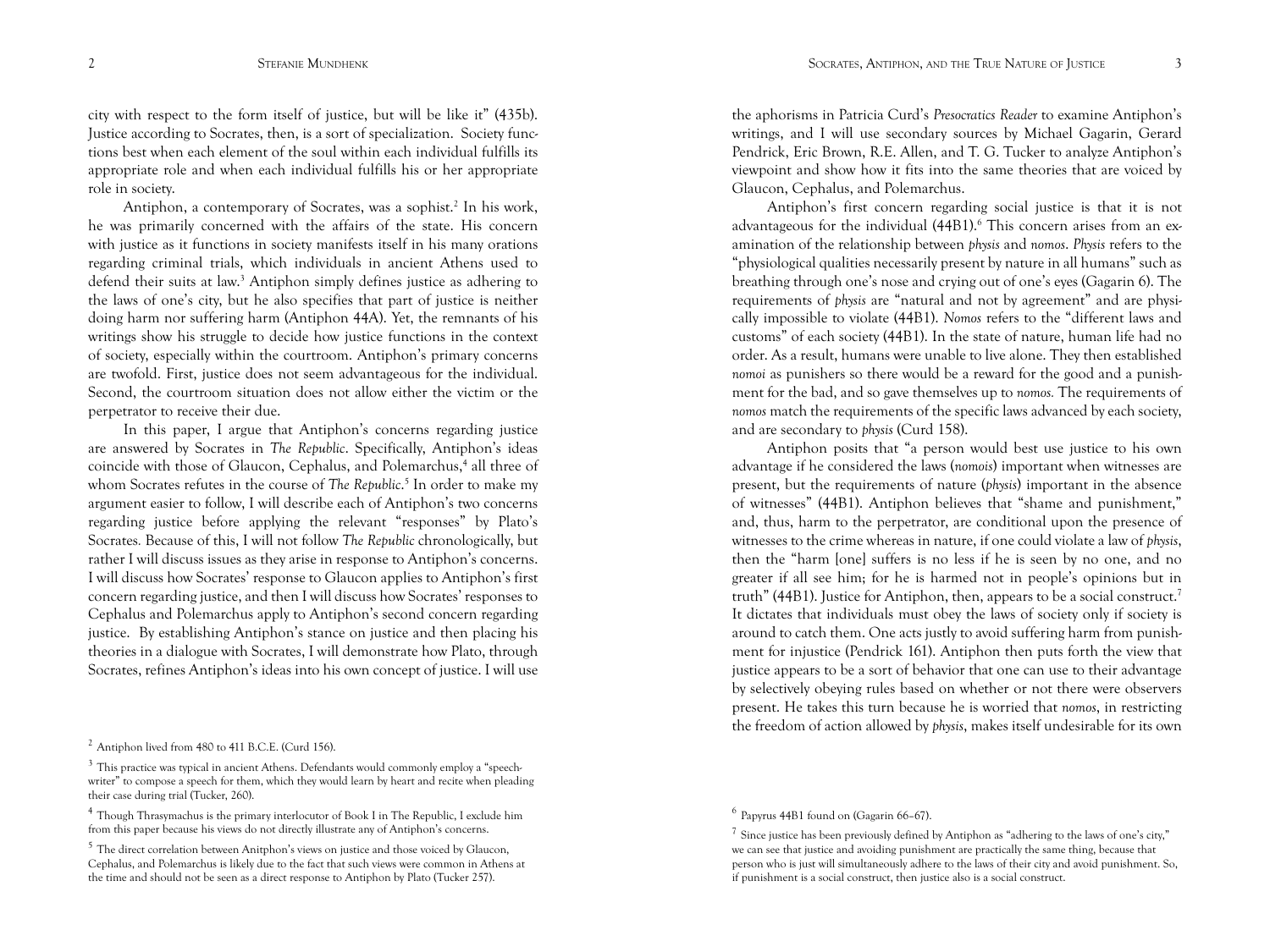sake. That is, he thinks that *nomos* imposes substantial restrictions upon *physis,* thus, individuals will only consider adhering to *nomos* advantageous in situations where they could be apprehended if they failed to follow the law. The fact that he expresses concern over this view of justice indicates that Antiphon wants to prove that acting justly is always inherently advantageous for the individual (Gagarin 73).

The concern that Antiphon raises is discussed in *The Republic* when Glaucon argues, like Antiphon, that justice is only a social construct. He advances what is known in scholarly circles as the "Ring of Gyges"8 anecdote. In this story, he poses a situation to Socrates involving a shepherd who finds a ring that makes him invisible when he twists it one way on his finger, and visible again when he twists it the opposite way. He then arranges to become one of the king's messengers. While he is in the palace, he turns the ring to make himself invisible, commits adultery with the queen, kills the king, and takes over the country. Next, Glaucon goes on to consider a case in which two such rings exists and one is given to a man with a reputation for being just while the other is given to a man who is notoriously unjust. He makes the argument that the just man will not keep his reputation, but rather will act in the same unjust manner as the unjust man. He will steal whatever he wants, sleep with whomever he wants, and kill whomever he wants without concern that he will be violating justice since there will be no repercussions (Plato 359a–360d). Ergo, Glaucon draws the same conclusion as Antiphon: justice is a social construct and is worth abiding by only if witnesses are present. Thus, no one must actually have just character, but must simply appear just in the presence of others (362a). Further, there is no inherent advantage to abiding justly; rather, it is advantageous to abide by the laws of society only if someone with the ability to inflict punishment on or testify against the individual is present. So, according to Glaucon, criminal law becomes the "ultimate cop on the corner," because "all men desire to do wrong but not to suffer it," and "nobody wants justice for its own sake, but rather for its consequences" (Allen 53).

In response to Glaucon, Socrates begins his verbal creation of the aforementioned hypothetical just city in order to prove that justice is good in itself and that it brings about the well-ordered life and leads to happiness. He explains that through education and training in all aspects of life, a group of elite individuals will arise in the city and be known as "philosopherkings." These individuals represent the rational part of the soul and would

rule gently through a love of wisdom.9 Just underneath the philosopherkings would be the auxiliaries. These represent the spirited portion of the soul and protect the just city from external invasion and internal disorder (*Republic* 440e). At the bottom of society are the craftsmen. These individuals represent the appetitive part of the soul and their love of money-making leads them to produce items useful to the city. Yet this is also precisely the reason that they are unfit to rule (439d). By modeling society after the divisions of the soul, governed by an elite group of individuals possessing truly good souls, Socrates postulates a perfectly just society in which everything works together in harmony and everyone fulfills his or her correct societal role. To illustrate this point, Socrates speaks about the five types of possible regimes that are analogous to the five types of the soul, in order from most to least ideal: aristocracy, timocracy, oligarchy, democracy, and tyranny. Socrates believes that having an aristocracy in power is the best possible sort of society and best exemplifies the perfectly harmonious city, in which each group fulfills its appropriate societal role (540d).

In contrast, Socrates believes that tyranny is the worst possible form of governance (*Republic* 544c). He argues that the unjust tyrant is actually enslaved to himself because he is overcome by the appetitive part of his soul. Rather than having the power to do whatever he wants, the tyrant is actually the least able to do what he wants and is the most unsatisfied and full of disorder and fear (577c–578a). Eric Brown, in his article, "Plato's Ethics and Politics in *The Republic,*" elaborates upon the nature of the tyrant, saying that the tyrant is so overcome by his appetitive desires that to satisfy one is to not satisfy others; thus, he can never be wholly satisfied. These appetitive desires press on him until he is completely aware that he can never do what he truly wants—to satisfy all of his desires. This not only infuses him with regret, but also infuses him with fear as he knows he will never be able to satisfy his desires in the future either. Additionally, the tyrannical soul is completely isolated, left without friendship because of the way he behaves. Paranoid and fearing for his life, a man who is tyrannical is a man who is alienated from even himself (Brown).

Glaucon and Antiphon both have precisely this sort of tyrannical person in mind—the person who depends on the presence of witnesses to decide whether or not to make the just decision. For, if a person makes the apparently just decision in the presence of witnesses, but does not adhere to justice in the absence of witnesses, that person's soul will become split between reason and appetite since he or she uses reason in the presence

<sup>4</sup> STEFANIE MUNDHENK SOCRATES, ANTIPHON, AND THE TRUE NATURE OF JUSTICE 5

<sup>8</sup> See *The Republic*, Book II, beginning with line 359a.

<sup>&</sup>lt;sup>9</sup> Discussed all throughout Book VII of The Republic.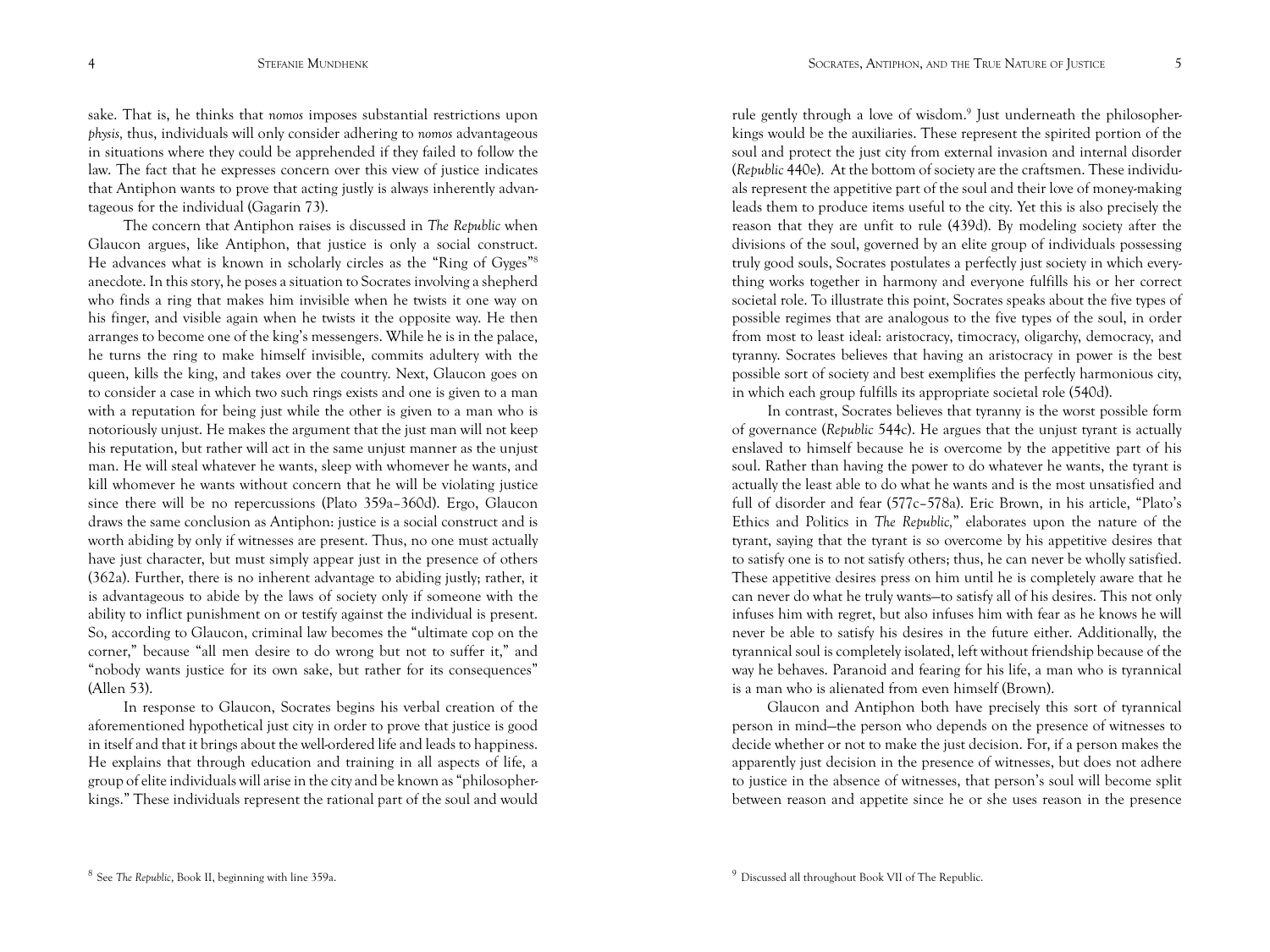of witnesses but follows appetite in the absence of witnesses.10 Allowing one's soul to be split between reason and appetite, rather than controlling appetite with reason, results in an unchecked appetite. Such an appetite then inevitably becomes a constant reminder that one is unsatisfied. It is undesirable and disadvantageous to be either split-souled or to be unjust, because to be either is to be unhappy and discontent. In contrast, the perfectly just philosopher-king is the person who is most free and is most able to do what he wants to do, because he desires to do what is best and is in control of himself because of his rationality (*Repubic* 580b).

Were Socrates able to give a rebuttal to Antiphon and Glaucon, Socrates would say that justice is not a social construct, but that he has adequately proved it is advantageous and good in itself. To phrase it in Antiphon's terms, the man who abuses the power of the Ring to act unjustly is enslaved to his *physis* while the just man would not ever act unjustly even in the absence of witnesses because he knows that having a split soul would enslave him to himself.11 The just man would be in rational control of himself and would not use the Ring to commit unjust behaviors because he would already be happy and would know that justice is always advantageous. To Antiphon specifically, Socrates would argue that it is always better and more advantageous to abide by *nomos*. The only alternative would be abiding by *physis*, in which there are no rational laws that everyone follows. In *physis*, every man would essentially be an unjust tyrant unto himself and would therefore be unhappy.

Antiphon, however, still remains concerned that the current standard of justice within the court system cannot possibly give individuals what they are owed. The traditional Athenian criminal court functioned much like the court system in the United States today, except there were no attorneys. Individuals pled their own cases before a jury, using speeches pre-written by sophists like Antiphon, and defended themselves by calling witnesses (Tucker 257–63). However, unlike court proceedings in the United States, witnesses "were often friends or relatives of the litigant for whom they testified. The Athenians took for granted that personal relations had a proper role in the legal process" (Gagarin 78).

Antiphon's concern regarding this manner of carrying out a trial is that it inherently violates a generally accepted principle of justice: you should not wrong those who have not wronged you (Antiphon 44C). This principle conflicts with courtroom procedures, in which witnesses testify against individuals who did not specifically harm them, and thus witnesses wrong individuals who, though guilty of wrong, have not wronged them. This is an injustice. Furthermore, the person who has witnessed against, and thereby wronged, the perpetrator of the initial crime now lives in fear that the criminal might retaliate. In fact, Antiphon hints that such retaliation might be justified.<sup>12</sup> Thus, justice cannot be achieved since the principle of not doing harm to those who have not done harm to you is violated (Gagarin 77). The courtroom system, according to Antiphon, constantly violates justice by promoting wrongdoing between the criminal and witnesses in a trial.

Antiphon also believes the courtroom system is unjust insofar as it claims to mete out justice for the victim yet can only act after the crime has already occurred (Antiphon 44C). This inescapable fact means that someone has already suffered by the time that the law can deal out consequences. Additionally, the courtroom situation does not offer an advantage to the victim because it places the burden of proof upon them (44B5–B7). It is impossible to give each individual what they are owed in such a setting, but because the courtroom system abides by the laws of *nomos*, it calls itself just. In contrast, Antiphon points out that, for the stated reasons above, the courtroom system is actually unjust *despite* the fact that it adheres to the laws of *nomos*. By extension, Antiphon believes that *nomos* is not actually just. Despite this negative view of *nomos*, Antiphon opposes those who would abolish it because he believes that it alleviates some level of pain and suffering in communal living. He expresses great concern over remedying the law to make it more just, but the papyrus fragment we have from him breaks off before he can postulate any reforms (Gagarin 74). However, these deficiencies can be corrected by applying Socrates' responses to situations posed by Cephalus and Polemarchus to Antiphon's concerns.

In *The Republic,* Cephalus argues that Justice is "the truth and giving back what a man has taken from another" (331c). Similarly, Antiphon believes that an ideal courtroom situation would result in the victim receiving their innocence back (Antiphon 44C). Socrates, however, argues

<sup>&</sup>lt;sup>10</sup> This is my own argument, which I am advancing based on all of the information laid out prior to this in the paper.

<sup>11</sup> We can conjecture this because being enslaved to one's *physis* is analogous to being enslaved to the appetitive part of one's own soul, based on the descriptions that Antiphon advances of *physis* and those that Socrates advances of the appetitive portion of the soul (as discussed in this paper).

 $12$  In ancient Athens, "litigants commonly recite[d] the history of their relations with their opponent (and his family and friends) in an effort to show that any wrong they may have done their opponent was the result of wrong that they have suffered" (Gagarin 78).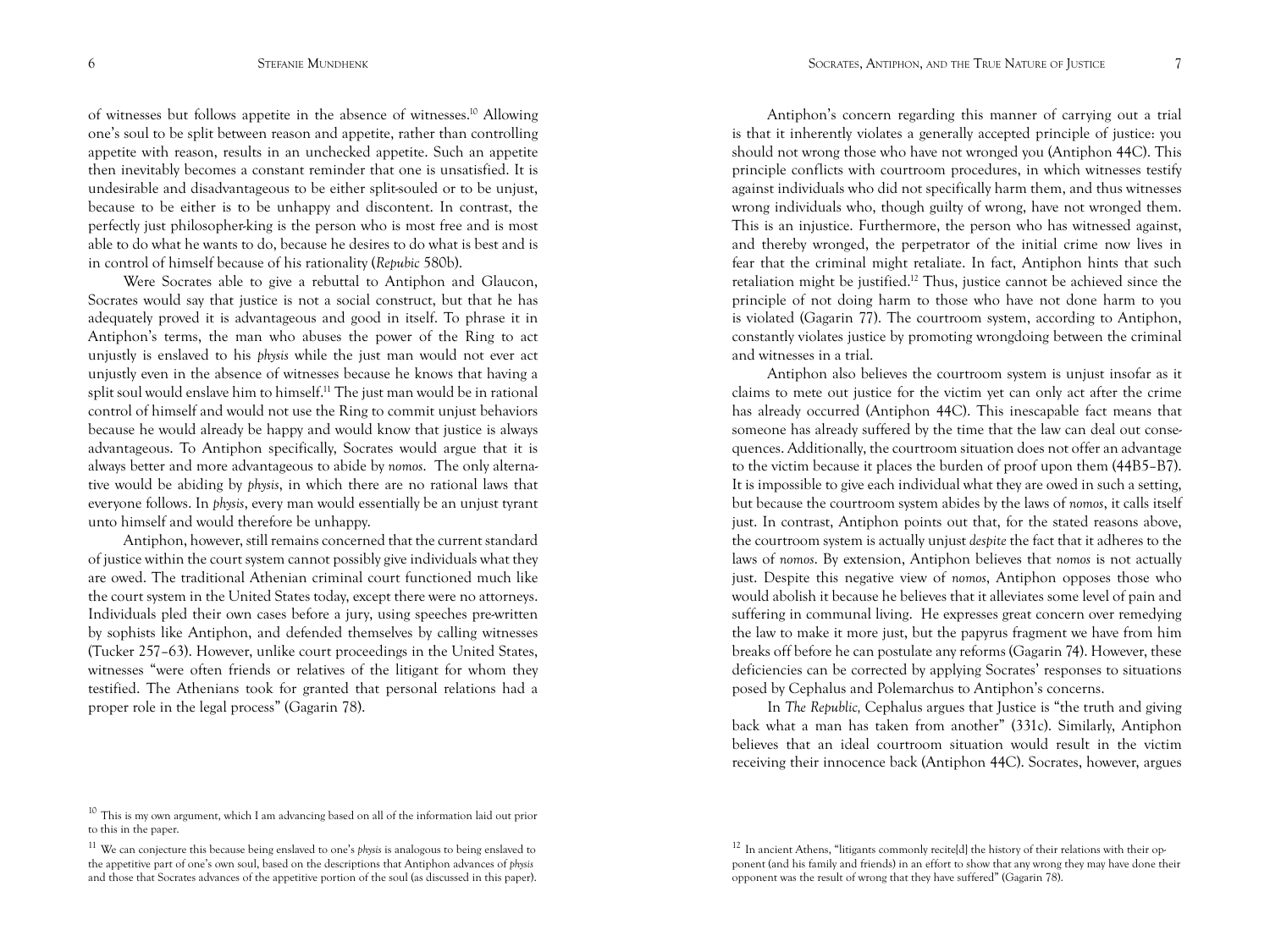that based on the circumstances, "giving back what a man has taken from another" can sometimes be just but can at other times be unjust. For example, if a man borrows weapons from a friend who is lucid, and if the friend later flies into a rage and demands his weapons back, it must be unjust to return the weapons to him at that time (*Republic* 331c). Returning the weapons could potentially cause the owner harm. Because justice is always good in itself and advantageous, introducing a potential harm by returning what has been taken would, in this case, be unjust. Thus, it would seem that justice requires something beyond the definition that Cephalus and Antiphon support.

After Cephalus leaves, Polemarchus takes up his cause. He concurs with Cephalus's definition of justice while advancing the idea that justice is also "to give to each what is owed" (331e). Polemarchus believes that this definition is the same as Cephalus's definition; however, Socrates uses the same example to show that there is a difference between giving back what a man has taken from another and giving to each what is owed (332a). He then establishes that justice cannot be what is "fitting" or owed by drawing an analogy using medicine. Medicine is fitting for a person who is sick, but useless for a person who is well. If justice is what is fitting for a person, then it might also be, on occasion, useless. But Justice can never be useless (332b). Polemarchus then amends his definition to that which is useful to friends and harmful to enemies; a view which again echoes Antiphon's opinions of courtroom justice (334b). Both Polemarchus and Antiphon agree on this point is because it is a "rule of traditional Greek morality which . . . sanctions helping friends and harming enemies" (Gagarin 75). In response to them, Socrates asserts that those who are harmed become "worse with respect to human virtue" and that if justice is a human virtue, harming enemies would make them worse, or more unjust (335b). Justice cannot possibly bring about injustice; hence Polemarchus's definition of justice is flawed once more. From this scene in *The Republic*, we can see that justice cannot possibly mean giving to each what is owed, per Polemarchus's definition.

It seems likely that Antiphon would concede to this refutation of his own argument, because he believes that adherence to the laws of one's city (his definition of justice) fails to provide what the victim is truly owed: it can neither prevent a victim's suffering, nor can it return his or her innocence (Antiphon 44A7).<sup>13</sup> However, even if Antiphon would now be convinced that to be just is advantageous, he would still remain concerned

that adhering to *nomos* is not advantageous, because doing so cannot assure that individuals will receive their due. Antiphon is rightly concerned because, like Socrates, he worries about tyranny and argues that tyranny springs from "nothing else but [injustice]," which happens only in the absence of *nomos* (Curd 159). If individuals cannot be assured of justice, or receiving their due, they will not adhere to *nomos.* The absence of *nomos*  is *physis,* which is order-less and characterized by lawlessness, out of which springs tyranny. So, it is highly important to Antiphon that individuals receive justice in order to find *nomos* advantageous and desirable.

Socrates appears to agree with Antiphon on this point. *Nomos* cannot possibly have the quality of being just, because justice is a quality of the soul being well-ordered and is not a quality of objects or mandates; thus, justice cannot possibly be a quality of the law. Nevertheless, the law should establish consequences for acting unjustly, that thereby individuals may become convinced that to act justly is most advantageous for them. All persons have a rational part of their soul, and if criminals are punished, the rational part of their soul will be aware that it is not advantageous to do the action that has reaped that result. Enforcing the law, then, encourages the growth of the rational part of a criminal's soul, which will eventually make them into people that are more just. Thus, just because the law does not give the victim their due does not mean that it is wholly separated from justice. Just because the law appears disadvantageous from the victim's eyes does not mean that it is disadvantageous overall, nor does it follow that adhering to justice is disadvantageous.

Therefore, Antiphon, like Polemarchus and Cephalus in *The Republic*  is mistaken about the nature of justice itself. Justice does not mean giving each their due, as Socrates has shown. Rather, justice arises from individuals adhering to their roles in society, and injustice is born out of a lack of individuals adhering to their role in society. The law fosters justice because it encourages individuals to adhere to their roles in society by providing punishments if they do not. For victims to not receive their due does not taint justice itself, but rather exemplifies the injustice that occurs when individuals cease to abide by the law. Even if victims do not receive their due, it does not mean that injustice occurs. Justice is enacted in the courtroom situation precisely when the perpetrator is made more just because of the effects of the punishment set out by the law. If the law compels criminals to cease acting unjustly, it has achieved its goal concerning justice. For, as Socrates points out with Polemarchus, justice cannot make enemies worse; that would be injustice (335b). Instead, justice must make enemies better, or more just.

Antiphon's concerns regarding justice are thus answered by Socrates in *The Republic* through Socrates' responses to Glaucon, Cephalus, and

<sup>13</sup> Papyrus 44A7 found on (Curd 157).